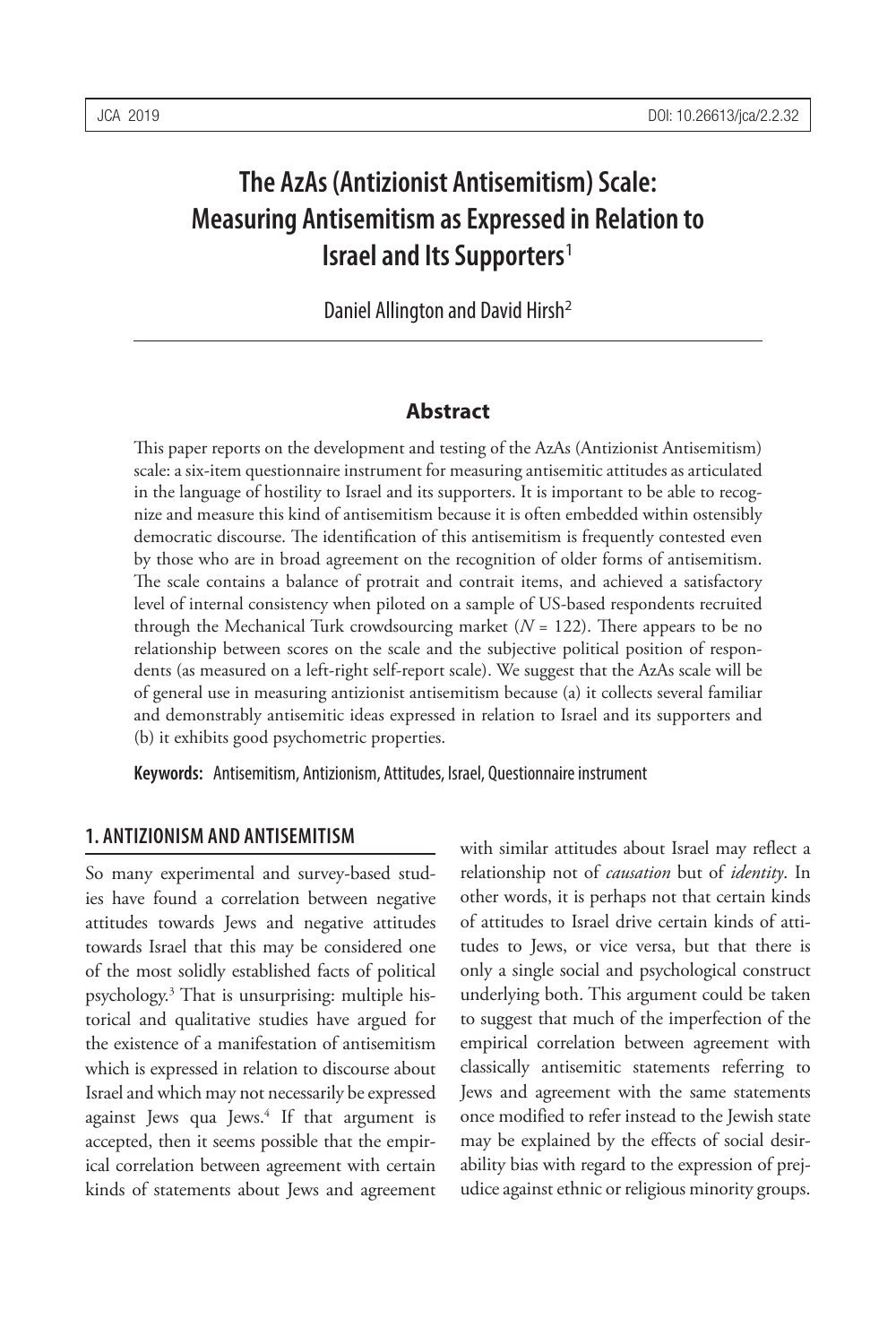"Denial of racism" is, it has been observed, "a key feature of modern racism<sup>"5</sup>

For example, several of the items within the questionnaire instrument used for the 2017 Jewish Policy Research study of attitudes to Jews and Israel express clearly antisemitic attitudes with reference to "Israel" rather than "Jews." To take perhaps the clearest example, the statement "Israel exploits Holocaust victimhood for its own purposes" (agreed with by about thirteen percent of the British population), which is part of the group of statements which that study uses to measure what it refers to as "anti-Israel attitudes," is almost identical to the statement "Jews exploit Holocaust victimhood for their own purposes" (agreed with by about ten percent of the British population), which is part of the group of statements which the same study uses to measure what it refers to as "antisemitic attitudes."6 While it is obvious that these two groups of statements had to be held conceptually separate in order to answer that study's central research question, which concerned the statistical association between agreement with one group and agreement with the other, it would be difficult to argue that the second of the two statements quoted here is any less antisemitic than the first. After all, they both express the same idea—albeit that one expresses it in relation to Jews, and the other, in relation to the Jewish state. Moreover, it is as implausible to suppose that Israel-haters will have taken "Israel" to refer to Israel's non-Jewish inhabitants as it is to suppose that Jew-haters will have understood Jews' "own purposes" to be unrelated to Israel. Indeed, the usual antisemitic claim is that Jews exploit the Holocaust to legitimate Israel's existence as a Jewish state.7 This may explain why the same study found "Jews exploit Holocaust victimhood for their own purposes" to be the most popular anti-Jewish statement among people with strong anti-Israeli attitudes, receiving agreement from a staggering forty-nine percent of the latter.8

This is not, of course, to criticize the Jewish Policy Research study and those similar studies that preceded it, which could only have been conducted on the methodological basis of an artificial distinction between statements about Israel and statements about Jews. Rather, it is to argue that the best response to those studies is to build on their repeated finding of correlation by abandoning the fiction of an essential difference between antisemitism and that form of antizionism promoted not only by the notionally leftwing BDS (Boycott, Divestment, and Sanctions) movement but also by right-wing extremists such as the white supremacist, David Duke.

This is not to say that contemporary anti-Israel discourse is no more than a "politically correct" veneer on an unchanging anti-Jewish prejudice. After all, the international delegitimization campaign against Israel was not spontaneous in emergence, but the work of a decentralized network of individuals and groups that exhibit considerable diversity with regard both to ideology and to objectives.<sup>9</sup> Nonetheless, it is clear that much of the discourse generated by that campaign rotates around a collection of tropes that should be instantly recognizable from earlier expressions of Jew-hate.10 Moreover, where negative attitudes to Israel are "manifested in . . . hostility and violence against Jews and Jewish communities abroad," as is often the case, $11$  then we can only be witnessing antisemitism in practice, even if the perpetrators would characterize their speech and actions otherwise: for example, as "politically motivated" hostility and violence towards supporters of Israel who are, they might argue, only coincidentally Jewish. This line of argument has indeed been maintained even where violence is targeted not at an Israeli or pro-Israeli target but at a Jewish place of worship in a European country.<sup>12</sup> Under such circumstances, there is little sense in asking whether Jews are being conceived as a proxy for Israel or whether Israel is being conceived as a proxy for Jews. Classically antisemitic discourse is used to delegitimize Israel, and discourse on Israel is used to legitimize what would otherwise be easily recognizable as antisemitic behavior.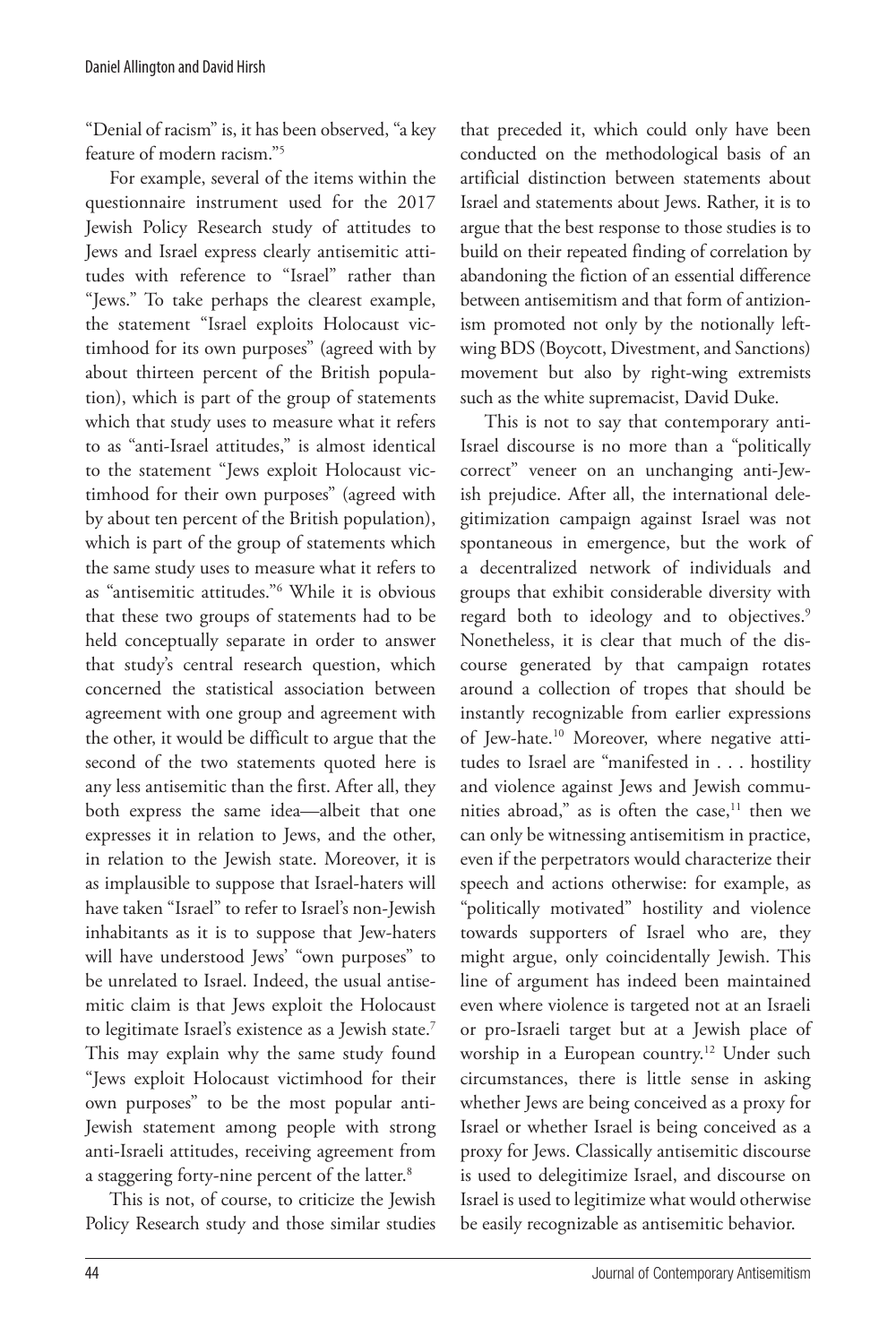Both change and continuity are therefore involved. One of the boldest theories of continuity has been put forward by Thorsten Fuchshuber. He argues that both "antisemitism" in the sense in which the word is most commonly understood—that is, as a term covering the racialized Jew-hate which emerged in nineteenth-century Germany and the related exterminationist Jew-hate associated with the Holocaust—and twenty-first-century "anti-Zionism"—that is, the seemingly democratic Jew-hate which today uses the language of human rights to condemn the most visible and important Jewish collectivity (i.e., the state of Israel)—are simply two successive strategies. Each is adapted to a different social reality, for the purpose of (a) inflicting the maximum possible harm to Jews and (b) rationalizing such harm in a manner acceptable to wider society.<sup>13</sup> As Fuchshuber writes, "antizionism is a new form of Judeophobia only in the sense that what stands between the Jew haters and their enemy (the Jew) has changed," such that "Israel is merely the new obstacle that stands between Judeophobes and the fulfilment of their unsubstantiated hatred against the Jews."14

Fuchshuber's arguments could be taken to suggest a level of essentialism and intentionality that might be regarded as controversial. But one can make a similar point whilst avoiding such implications: for example, David Seymour argues that antisemitism and antizionism should be understood as *analogous* ideologies (in Arendt's sense).15 Either way, it is insufficient simply to observe that negative attitudes towards Israel tend to co-occur with negative attitudes towards Jews qua Jews: if the division of these attitudes into distinct and nonoverlapping sets is arbitrary and unstable, then there is no reason to assume that attitudes from different sets would *not* co-occur.

Although we note Fuchshuber's use of the term "Judeophobia" to represent that which is constant between religious anti-Judaism, racialized and exterminationist antisemitism, and contemporary antizionism, we retain the term "antisemitism" as the most widely accepted term for all these forms of Jew-hate, using the term "antizionist antisemitism" to refer to the form of anti-Jewish ideology which has been articulated in relation to the state of Israel. To measure the prevalence of that ideology in a consistent and replicable manner, a standard instrument will be required. However, existing questionnaire instruments for the measurement of antisemitism are founded on an understanding of antisemitism which regards as paradigmatic only those anti-Jewish attitudes which predate the foundation of the state of Israel. That is why the experimental and survey-based studies referred to in the first paragraph of this section impose an a priori distinction between Israel and Jews when such a distinction clearly has no stable psychological reality in the minds of those who hate either—as the findings of those studies must be recognized to suggest.

In constructing and piloting the AzAs (antizionist antisemitism) scale, we have attempted to move on from the above by constructing and piloting a set of statements designed to elicit antisemitic attitudes (or their negation) with reference to Israel and its supporters.

# **2. DEVELOPMENT OF THE AZAS SCALE**

Questionnaire items were initially developed through brainstorming between the two authors, each of whom has substantial experience of qualitative research on contemporary antisemitism. Following discussion with other antisemitism experts and practitioners, these were incorporated in an online questionnaire hosted on Google Forms.

During the construction of the online questionnaire, it was recognized that the overwhelmingly antisemitic nature of most of the statements could make completing it into a distressing experience for Jewish respondents. For that reason, a number of ambivalent and pro-Israeli items were included for balance. The resulting questionnaire was tested on a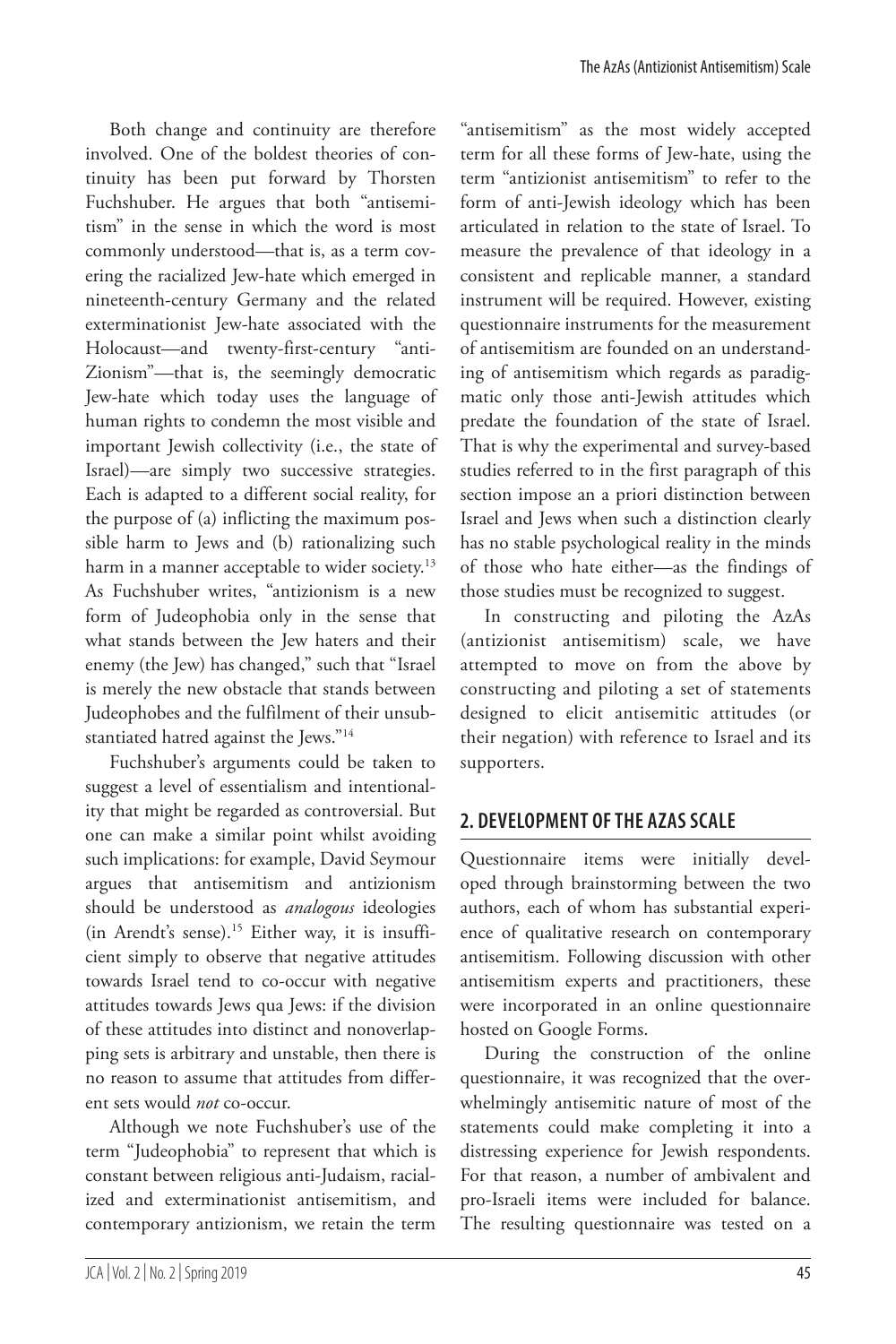convenience sample of 340 volunteers from King's College London (mostly staff and postgraduate students). Our suspicion that the questionnaire could be potentially distressing for Jewish volunteers was confirmed by a complaint received from a member of staff who stated that the questions made her feel personally uncomfortable. After discussion, the staff member in question explained that her response had been triggered by her recognition of most of the anti-Israeli statements in the questionnaire as ideas that she had had to argue against when confronted by antisemitism.

Weakly correlated items were removed following this initial test, as were two items relating to tactics used by the BDS movement. This was because potential users of the scale who were consulted during the development process expressed concern that including indirect reference to BDS within the scale might make it less useful for future studies investigating the complexity of relationships between BDS and antizionist antisemitism. Antizionist antisemitism could be a motivation underlying BDS, whether conscious, unconscious, or partly conscious; it could be a necessary characteristic of BDS; it could be an empirical outcome of BDS; it could manifest itself in the affective order required by the BDS movement; it might be associated with support for some aspects of BDS but not with support for others. Treating BDS tactics as a component of antizionist antisemitism would make it harder to investigate these possibilities on an empirical level.

One item was re-worded in order to internationalize the scale by removing references to Britain, while another was reworded in order to produce a balance of protrait and contrait (i.e. positively and negatively keyed) items. This process resulted in the six items listed in table 1, which are intended for presentation in a random order (rather than as here, where protrait items are presented first). Although the items can also be used to assess the prevalence of specific attitudes represented by individual statements, our recommendation is that scores for all six should

| Item       | Statement                                                                     |
|------------|-------------------------------------------------------------------------------|
| $A7AS - 1$ | Israel and its supporters are a bad<br>influence on our democracy             |
| $A7AS - 2$ | Israel can get away with anything<br>because its supporters control the media |
| $A7AS - 3$ | Israel treats the Palestinians like the<br>Nazis treated the Jews             |
| $A7AS-4$   | I am comfortable spending time with<br>people who openly support Israel       |
| $AzAs-5*$  | Israel makes a positive contribution to<br>the world                          |
| $AzAs-6$ * | Israel is right to defend itself against<br>those who want to destroy it      |

\* Negatively keyed

also be averaged to provide an overall score for each respondent completing the questionnaire. This is important in distinguishing individuals whose thinking on the issue of Israel is dominated by antisemitism from those who may have agreed with only a single protrait item, or disagreed with a single contrait item, while responding in contrary fashion to all the rest.

#### **3. FACE VALIDITY OF THE SIX ITEMS**

#### **AzAs-1: Israel and Its Supporters are a Bad Influence on Our Democracy**

Conspiracy fantasy is the bedrock of antisemitism. It portrays Jews as globally powerful and makes Jews a symbol of universal threat. To agree with AzAs-1 in a Western country such as the US or the UK is to agree that Israel could somehow be a threat not only in areas where it is a dominant power, but to "us all."

This question also introduces the notion of "supporters of Israel"—a category referred to in several AzAs items. Obviously, not all supporters of Israel are Jewish and not all Jews are supporters of Israel. But if antisemitic attitudes are imputed onto the category "supporters of Israel," then that is at the very least an indicator of antisemitism, because Israel is the world's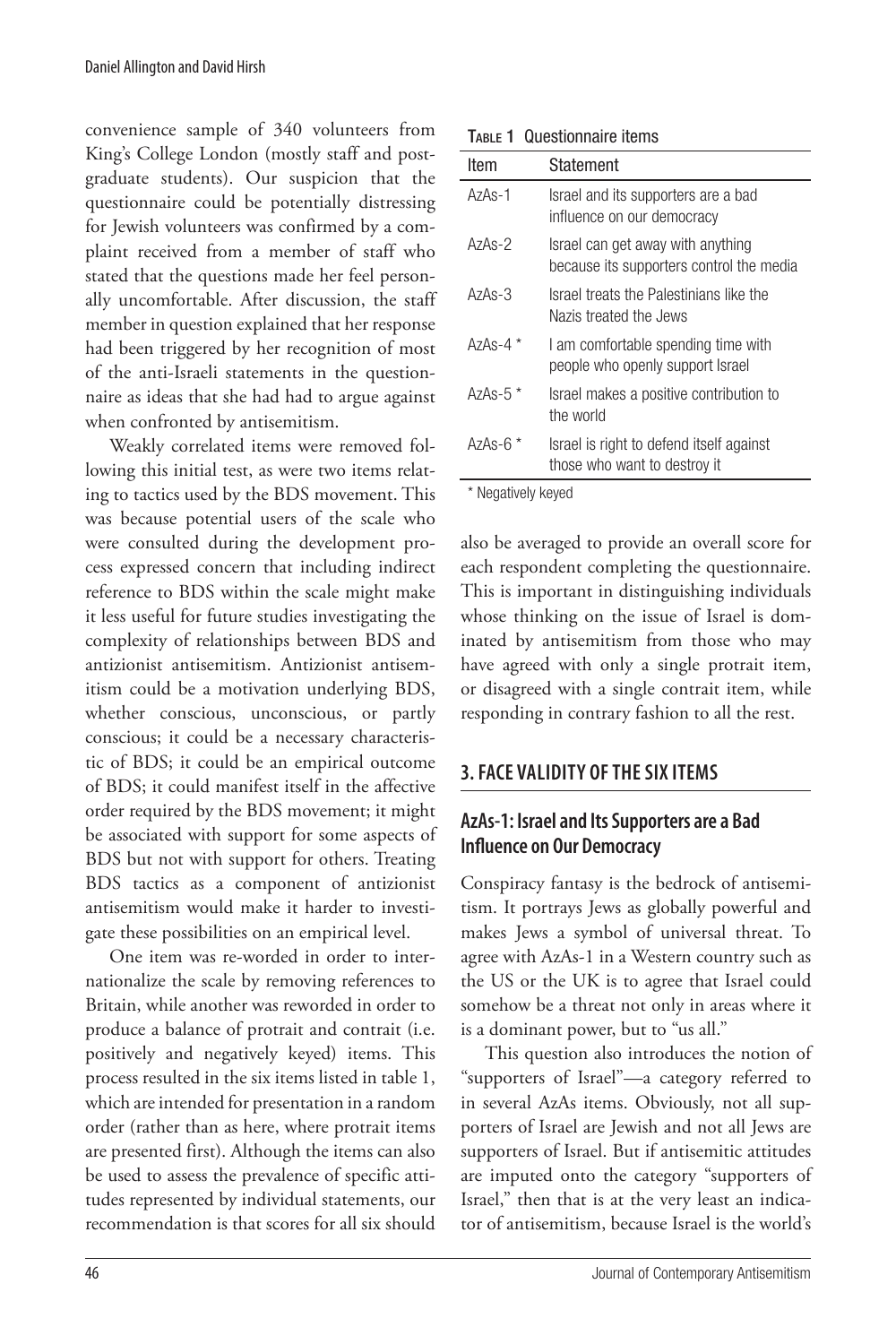only Jewish state. Furthermore, a recent survey of British Jews found that ninety percent support Israel's right to exist as a Jewish state, while ninety-three percent consider Israel to be integral to their identity as Jews.16 This means that if "supporters of Israel" are seen as a threat, then the majority of Jews will be seen as a threat.

# **AzAs-2: Israel Can Get Away with Anything Because Its Supporters Control the Media**

Antisemitic conspiracy fantasy often manifests itself in the form of allegations that Jews control and corrupt minds, especially through control of the media industry and the news agenda. Many of the kinds of human rights abuses which anti-Israel campaigners attribute to Israel have their origin in antisemitic superstitions about Jews. Today, supporters of Israel may be treated as a proxy for Jews, and vice versa, in the antisemitic imagination.

To agree with AzAs-2 is therefore to treat Jews as having precisely the same kinds of power and villainy that antisemites have historically ascribed to Jews. This is not refuted by the observation that such power and villainy is at the same stroke ascribed to those non-Jews who join with the majority of Jews in supporting Israel. Indeed, antisemitic conspiracy theory has from the outset implicated non-Jews such as Freemasons and Bolsheviks in the supposed international Jewish conspiracy.<sup>17</sup>

# **AzAs-3: Israel Treats the Palestinians like the Nazis Treated the Jews**

Holocaust inversion, which constructs Jews as Nazis, is wholly unjustified and clearly antisemitic.18 "Nazi," as a term, connotes the absolute evil associated with the ideal and defining type of modern and industrialized genocide. Applying this epithet to Jews, who were the key victims of Nazi genocide, aggravates the connotation. And this applies no less when it is applied to the Jewish state. The International Holocaust Research Association explicitly recognizes "[d]rawing comparisons of contemporary Israeli policy to that of the Nazis" as one of several examples of potentially antisemitic discourse.19 It has further been argued that such comparisons are "almost always" antisemitic, as "it is difficult, if not impossible to imagine a rigorous, rather than a polemical-emotional use of the Nazi analogy."20

# **AzAs-4: I Am Comfortable Spending Time with People Who Openly Support Israel**

In the light of the above discussion of the term "supporters of Israel," it is clear that to disagree with AzAs-4 would indicate a disinclination to spend time with the overwhelming majority of Jews. The fact that Jews may be allowed to disavow Israel in the hope of making themselves socially acceptable does not nullify this conclusion. Indeed, requiring Jews to disavow or to keep quiet about an important aspect of their Jewishness before admitting them to non-Jewish society would in itself be a deeply antisemitic practice.

# **AzAs-5: Israel Makes a Positive Contribution to the World**

This statement is simplified from one of those used in the Jewish Policy Research Institute's study of attitudes to Jews and Israel.<sup>21</sup> Providing respondents with an opportunity to express a positive view of Israel increases the scale's power to distinguish those whose thinking is influenced by antizionist antisemitism from those whose thinking is not.

To deny that any particular country makes a positive contribution to the world would likely be interpreted as bigoted. It is possible that some individuals may disagree with AzAs-5 out of ignorance, or because of some other prejudice (for example, a belief that no country but their own could make a positive contribution). However, throughout history, one of the central accusations against the Jews has been that they are unproductive and parasitical. Where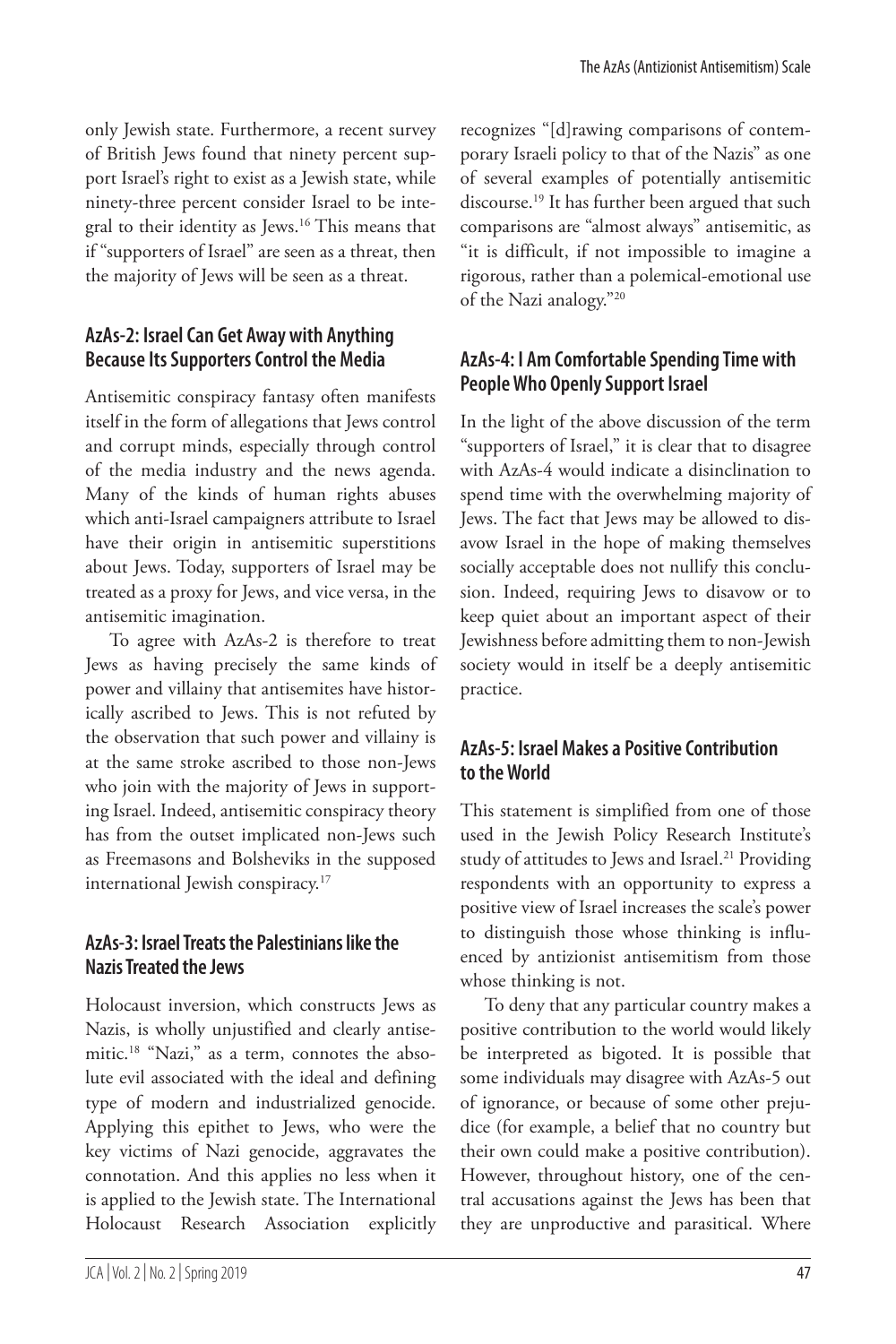this accusation is applied to the Jewish state, the implication of antisemitism is clear.

#### **AzAs-6: Israel is Right to Defend Itself against Those Who Want to Destroy It**

Around half of world Jewry is resident in Israel. Denying Israel the right to self-defense would in practice amount to endorsement of a second Holocaust.

# **4. PILOT STUDY**

The six-item instrument was piloted on a sample of Mechanical Turk workers in the US,<sup>22</sup> with the administration of the questionnaire being managed through the TurkPrime platform on 22 July ( $N = 122$ ).<sup>23</sup> See Appendix 1 for demographic characteristics of the sample (collected by TurkPrime using the platform's own demographic categories) and for participants' self-reported political positions (collected through the questionnaire). Political positions were expressed on a five-point left-right scale, where 1 corresponds to "left" and 5 corresponds to "right." As with the development version, the questionnaire was hosted on Google Forms, with informed consent being obtained and with no identifying information being available to the researchers.

Altogether, ninety-seven of the respondents rated all six items, and just three did not rate any items at all (where not rating an item means responding "Don't know," as it was not possible to skip items and still complete the survey). Table 2 gives percentage rates of agreement and disagreement, as well as total numbers of ratings, for each item (the percentage choosing the option "neither agree nor disagree" is not given but can be inferred). Table 3 gives Spearman's coefficient of correlation for each pair of items.

Each respondent was assigned an AzAs score, calculated as the mean of all his or her responses on a five-point scale (where "Strongly disagree" is 1 and "Strongly agree" is 5 for AzAs-1, AzAs-2, and AzAs-3, and the reverse is true for the remaining items). "Don't know" responses were ignored. Table 4 shows the Spearman correlation between each item and the overall AzAs score.

|        | Total agree (%) | Total disagree (%) | N   |  |
|--------|-----------------|--------------------|-----|--|
| AzAs-1 | 29              | 45                 | 114 |  |
| AzAs-2 | 24              | 51                 | 108 |  |
| AzAs-3 | 34              | 39                 | 104 |  |
| AzAs-4 | 61              | 11                 | 114 |  |
| AzAs-5 | 47              | 19                 | 114 |  |
| AzAs-6 | 72              | 10                 | 117 |  |

Table 2. Agreement and disagreement with items

|  |  |  | TABLE 3. Item-item correlations |
|--|--|--|---------------------------------|
|--|--|--|---------------------------------|

|            | AzAs-1  | AzAs-2  | $AzAs-3$ | AzAs-4  | $AzAs-5$ | AzAs-6  |
|------------|---------|---------|----------|---------|----------|---------|
| AzAs-1     | 1.00    | 0.36    | 0.61     | $-0.57$ | $-0.58$  | $-0.54$ |
| $A7AS - 2$ | 0.36    | 1.00    | 0.51     | $-0.19$ | $-0.33$  | $-0.25$ |
| $AzAs-3$   | 0.61    | 0.51    | 1.00     | $-0.42$ | $-0.48$  | $-0.47$ |
| $A7AS - 4$ | $-0.57$ | $-0.19$ | $-0.42$  | 1.00    | 0.55     | 0.66    |
| $AzAs-5$   | $-0.58$ | $-0.33$ | $-0.48$  | 0.55    | 1.00     | 0.55    |
| AzAs-6     | $-0.54$ | $-0.25$ | $-0.47$  | 0.66    | 0.55     | 1.00    |
|            |         |         |          |         |          |         |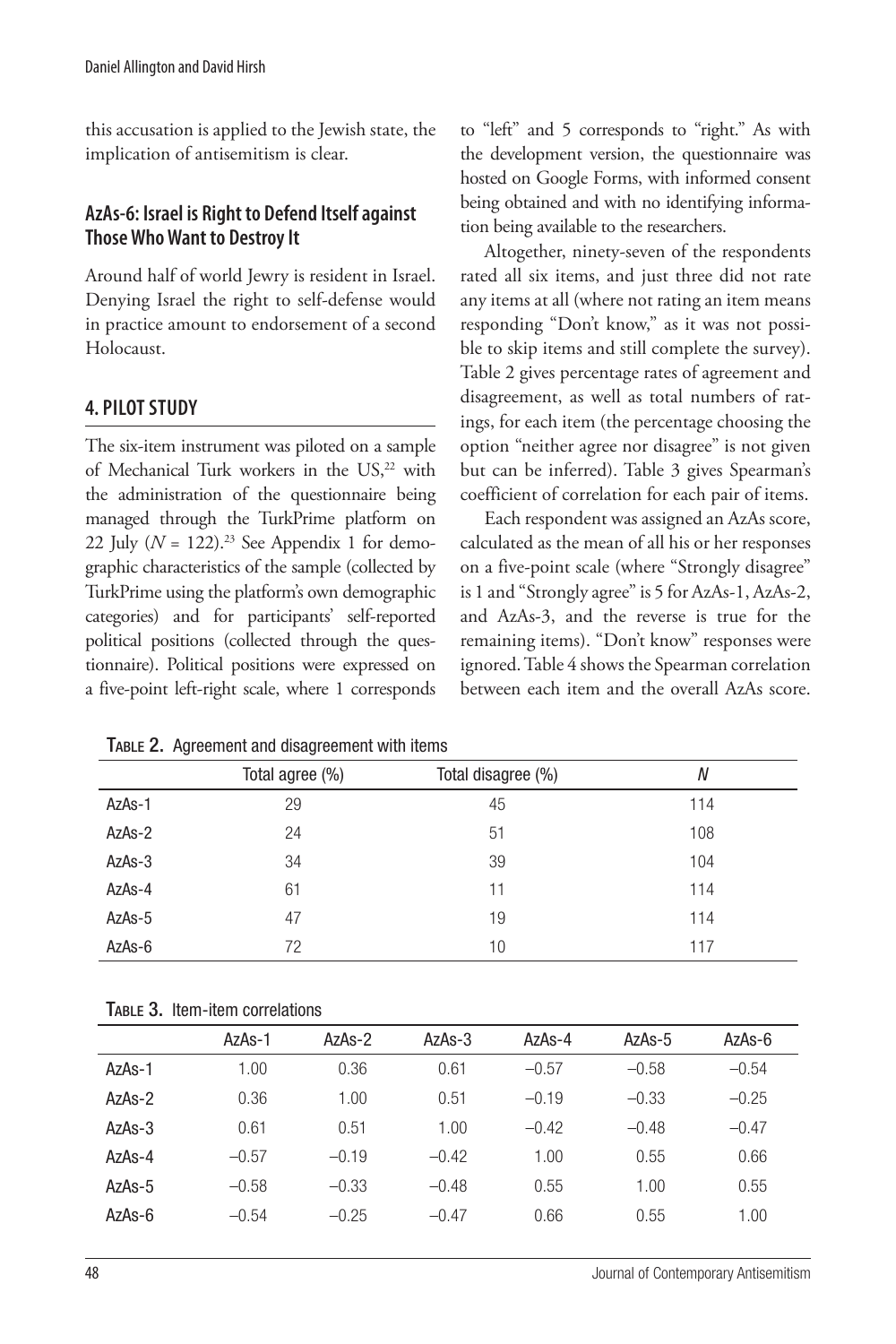As it shows, AzAs-1 was the most strongly correlated (that is, the most predictive of responses to all other items), and AzAs-2 was the least strongly correlated. However, even AzAs-2 was well-correlated with the overall score. Table 5 shows standard measures of internal reliability for the AzAs scale, as well as the mean and standard deviation for AzAs scores for the sample as a whole. Both on Cronbach's alpha and Guttman's lambda-6, the scale achieved an acceptable level of internal reliability.<sup>24</sup> This is evidence, independent of the above arguments for face validity, that the six items may indeed be treated as measuring a single trait.

The mean AzAs score for the sample was below the theoretical midpoint of 3.00, indicating that most respondents reject antisemitic antizionism. However, the theoretical midpoint was well within one standard deviation of the mean, indicating that acceptance of antisemitic antizionism was far from unusual. Figure 1 is a histogram showing the overall distribution of AzAs scores, and figure 2 is a violin plot showing the distribution of AzAs scores for respondents at each level of subjective left-right political identification (horizontal lines represent median

| TABLE 4: Item-scale correlations |  |
|----------------------------------|--|
|----------------------------------|--|

|            | Correlation |  |  |  |
|------------|-------------|--|--|--|
| $A7AS-1$   | 0.81        |  |  |  |
| $A7AS - 2$ | 0.60        |  |  |  |
| $AzAs-3$   | 0.78        |  |  |  |
| $A7AS - 4$ | $-0.73$     |  |  |  |
| $AzAs-5$   | $-0.75$     |  |  |  |
| AzAs-6     | $-0.75$     |  |  |  |

|        | <b>TABLE 5: Internal reliability, mean, and standard</b> |
|--------|----------------------------------------------------------|
|        | deviation for the AzAs scale as applied to this          |
| sample |                                                          |

| $\cdot$   | 0.85 |
|-----------|------|
|           | 0.85 |
| $k_{6}$   |      |
| M         | 2.58 |
| <b>SD</b> | 0.80 |
|           |      |



Figure 1. Overall distribution of AzAs scores



Figure 2. Distribution of AzAs scores for respondents at each level of subjective left-right political identification (horizontal lines represent median scores)

scores). Examination of figure 2 suggests that there is no monotonic component to the relationship between subjective political position and antisemitic antizionism within this sample. In other words, respondents who think of themselves as being on the left appeared neither more nor less likely to agree with antisemitic antizionist statements than respondents who think of themselves as being on the right. However, very few members of this particular sample identified themselves with the political right.

#### **5. CONCLUSION**

The AzAs scale may be used both to measure the overall appeal of antisemitic attitudes as expressed in relation to Israel and its supporters and in order to judge how widespread certain key attitudes are. Belief in the myth of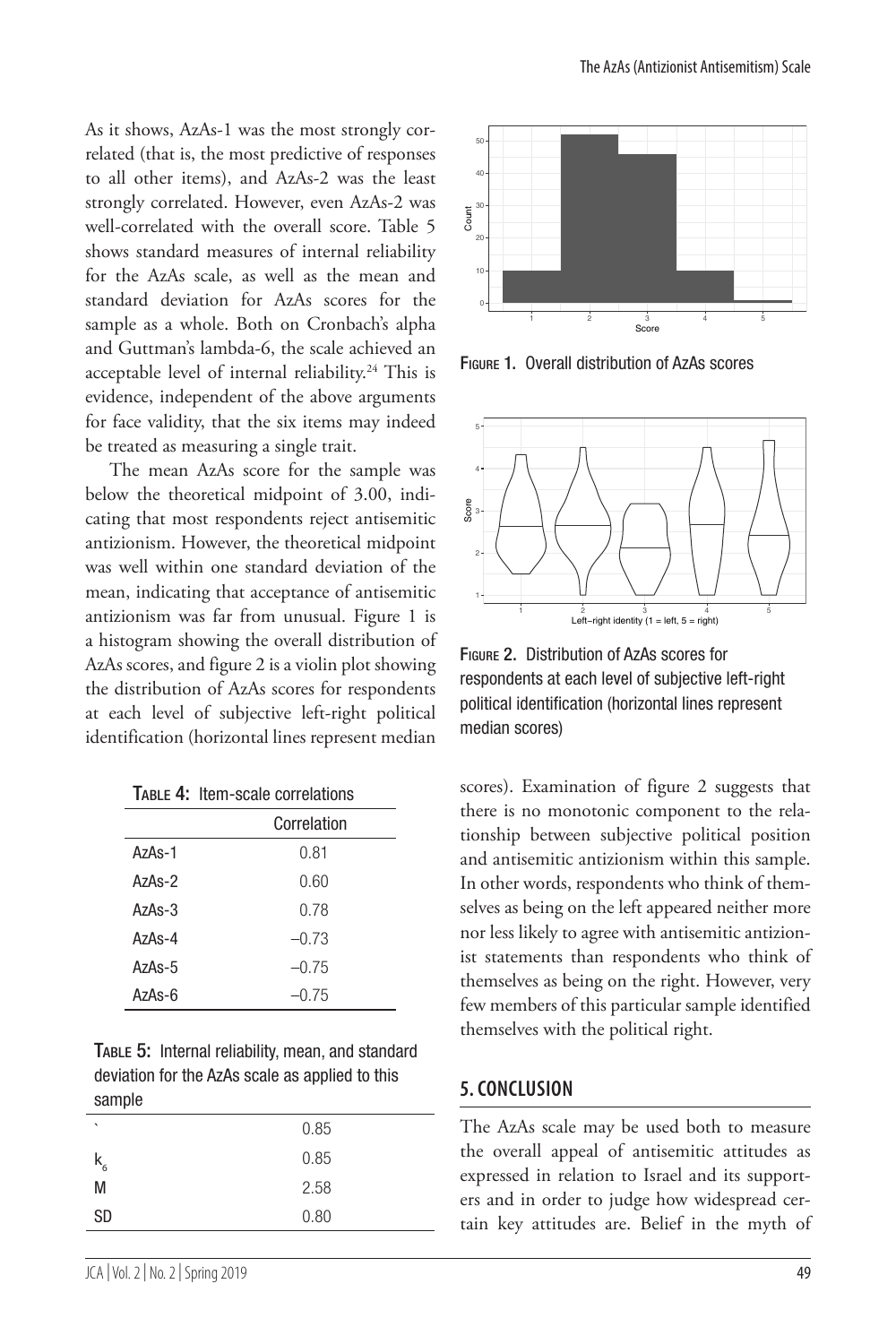a worldwide Jewish conspiracy remains the most important and dangerous of antisemitic attitudes, so it is important that we are able to detect such ideation even when couched in such a way as to avoid explicit reference to Jews qua Jews. As such, the AzAs scale will be a useful research tool in studying contemporary antisemitism and its relation to other social, political, and psychological phenomena.

#### **ACKNOWLEDGEMENTS**

We are grateful for the participation of the volunteers at King's College London who helped to develop the scale, to the experts and activists who discussed the scale with us while it was in development, and to the Mechanical Turk workers who completed the questionnaire used in order to pilot the scale for this study.

# **TECHNICAL NOTE**

All calculations and visualizations were carried out using R version 3.5.1, with substantial use of the packages *psych* and *ggplot2*. 25

# **APPENDIX**

| TABLE 6: Demographic characteristics of<br>respondents, where available (collected by<br>TurkPrime) |      |    |  |
|-----------------------------------------------------------------------------------------------------|------|----|--|
| Demographic                                                                                         | $\%$ | N  |  |
| Gender: Female                                                                                      | 43   | 50 |  |
| 67<br>Gender: Male<br>57                                                                            |      |    |  |
| Birthdate: 1979 or earlier                                                                          | 23   | 26 |  |
| Birthdate: 1980 or later                                                                            | 77   | 87 |  |
| 'Race': White/Caucasian                                                                             | 79   | 90 |  |
| 'Race': other                                                                                       | 21   | 24 |  |

#### TABLE 7: Left-right identification of respondents

| .              |      |    |
|----------------|------|----|
|                | $\%$ | Ν  |
| 1 Left         | 34   | 41 |
| $\overline{c}$ | 27   | 33 |
| 3              | 20   | 24 |
| 4              | 11   | 13 |
| 5 Right        | 7    | 8  |
| Don't know     | 2    | 3  |

#### **REFERENCES**

- 2 \* Address for correspondence: daniel.allington@kcl.ac.uk
- 3 W. Frindte, S. Wettig, and D. Wammetsberger, "Old and New Antisemitic Attitudes in the Context of Authoritarianism and Social Dominance Orientation: Two Studies in Germany," *Peace and Conflict: Journal of Peace Psychology* 11, no. 3 (2005): 239-266; E. H. Kaplan and C. A. Small, "Anti-Israel Sentiment Predicts Antisemitism in Europe, *Peace and Conflict: Journal of Peace Psychology* 50, no. 4 (2006): 548-561; F. Cohen, L. Jussim, K. D. Harber, and G. Bhasin, "Modern Antisemitism and Anti-Israeli Attitudes," *Peace and Conflict: Journal of Peace Psychology* 97, no. 2 (2009): 390-306; L. Weinstein and C. Jackson, "College Student Antisemitism and Anti-Israeli Sentiment, *College Studies Journal* 44, no. 2 (2010): 265-267; V. Swami, "Social Psychological Origins of Conspiracy Theories: The Case of the Jewish Conspiracy Theory in Malaysia," *Frontiers in Psychology* 3, no. 228 (2012): 1-19; R. Jaspal, "Antisemitism and Anti-Zionism in Iran: The Effects of Identity, Threat, and Political Threat," *Contemporary Jewry* 35, no. 3 (2015); L. D. Staetsky, *Antisemitism in Contemporary Great Britain: A Study of Attitudes Towards Jews and Israel*, (London: Institute for Jewish Policy Research, 2017) https://cst.org.uk/public/data/file/7/4/JPR.2017. Antisemitism%20in%20contemporary%20Great%20Britain.pdf.
- 4 R. Wistrich, *The Politics of Ressentiment: Israel, Jews and the German Media* (Jerusalem: Vidal Sassoon International Center for the Study of Antisemitism, 2004); P.-A. Taguieff, *Rising from the Muck: The New Anti-Semitism in Europe* (Chicago: Ivan R. Dee, 2004); D. Hirsh, *Anti-Zionism and Antisemitism: Cosmopolitan*

<sup>1</sup> A version of this paper was presented at the 14th Conference of the European Sociological Association (Manchester, 2019. The authors are grateful for feedback received on that occasion.